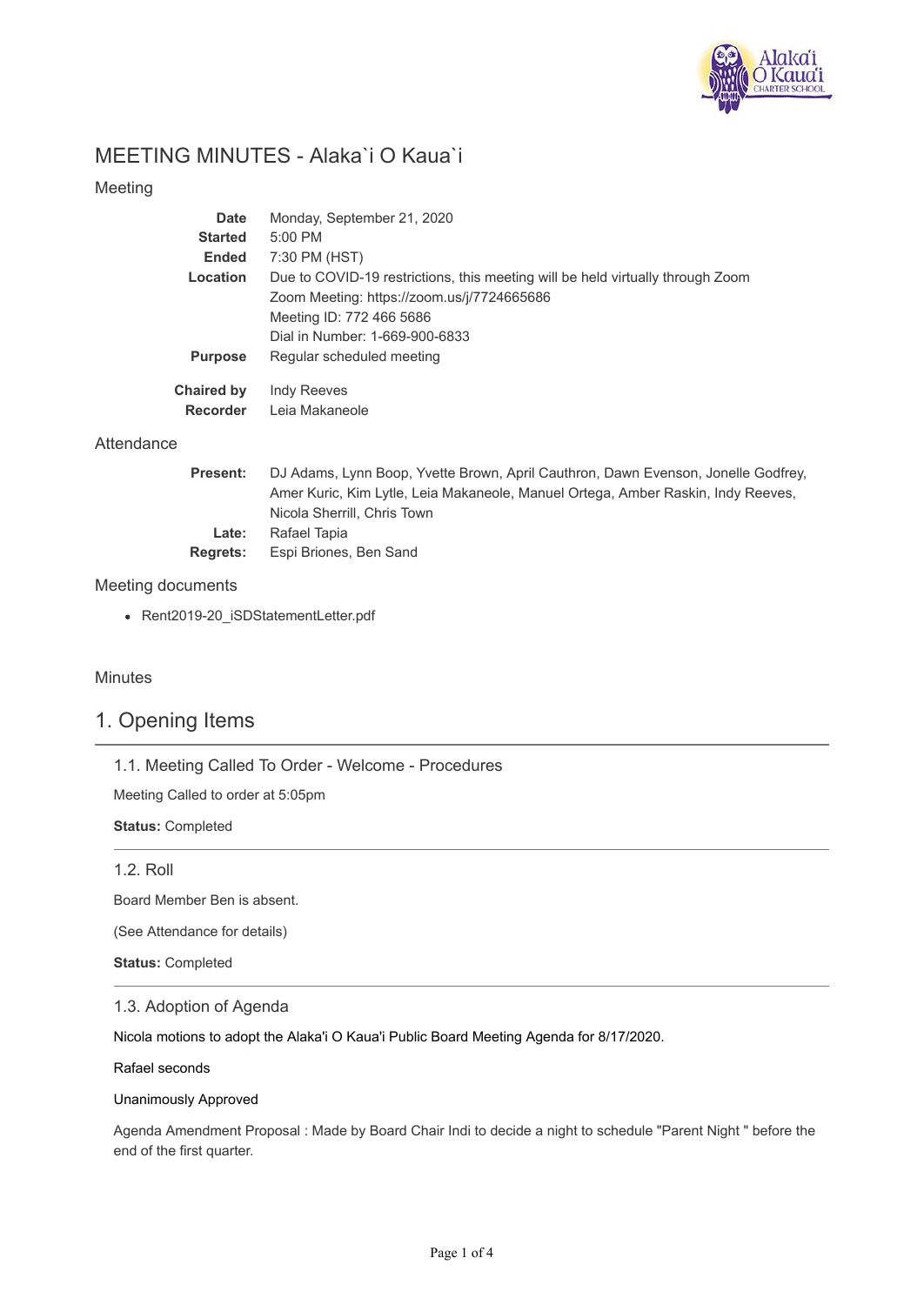

Board Members and School Director agree to postpone until the whole school returns to campus to decide on a date.

**Status:** Deferred until 10/19/2020

1.4. Approval of Minutes

Leia motions to approve Alaka'i O Kaua'i Public Board Meeting Minutes for 8/17/2020

Rafael seconds

Unanimously Approved

**Status:** Completed

Alakai\_Minutes-2020-08-17.pdf

## 2. Curriculum Moment

2.1. Curriculum Moment

Extra Curricular Representation

Art Teacher : Nicole

Teaches Art to the 3rd, 4th, 5th, and 6th grade Learners.

Incorporating the "7 Habits of Highly Successful Learners" into the Art. Learners currently working on self-portraits, practicing the habit "Having the End in Mind."

Nicole :

1.Commented on Struggles with social distancing and suggested that investing into smaller / individual tables are preferred.

2.Mentioned the interest in creating a school wide project.

**Status:** Completed

Curriculum Moment-September 21st.docx

## 3. Comments From Guests

3.1. Comments

**Status:** Completed

## 4. Administrative Reports

- 4.1. School Director Report
	- Education/Curriculum
	- Facilities
	- Enrollment
	- Fundraising / PTO
	- Personnel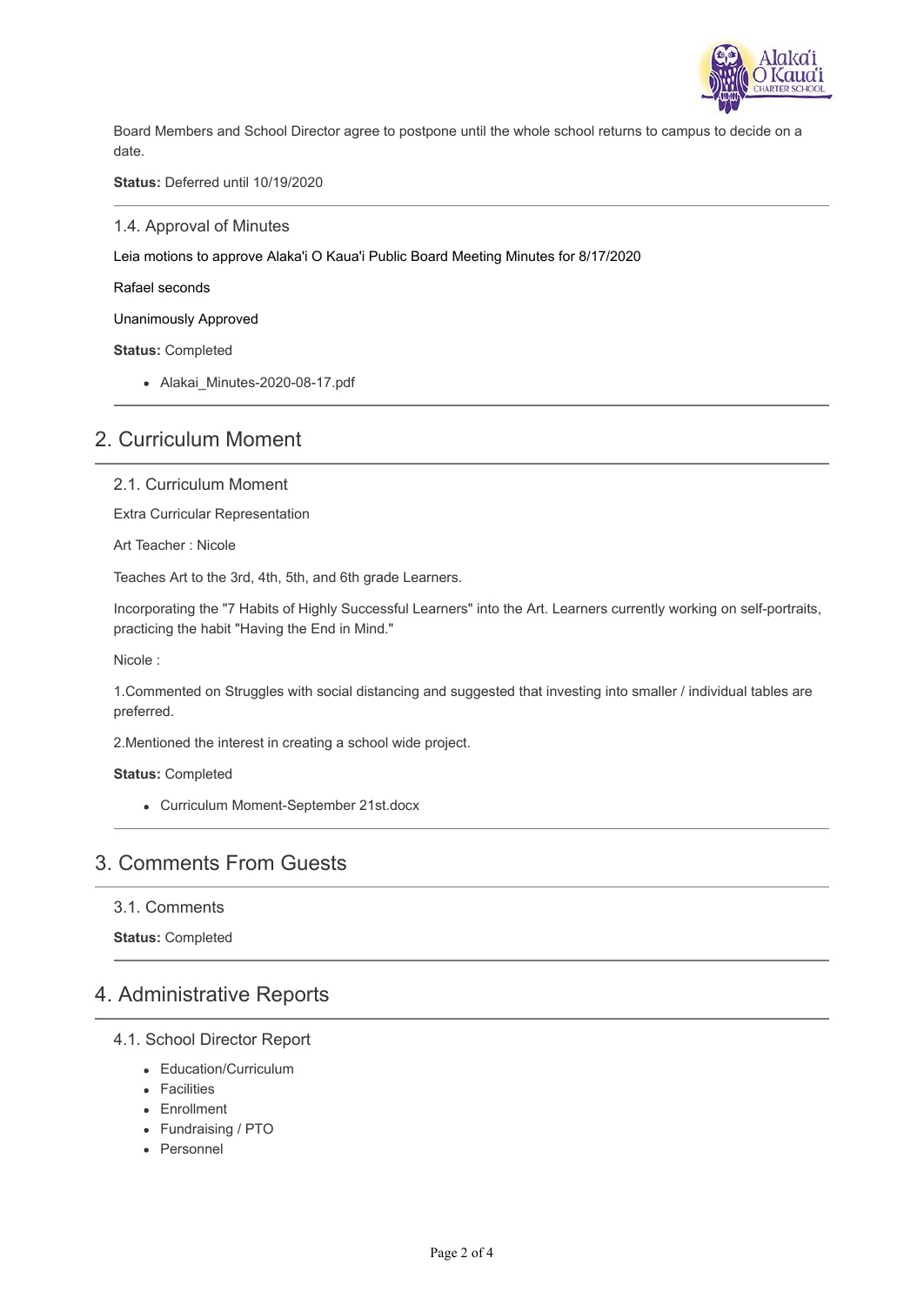

"DJ" David Adams reported on All current staff are congruent to the Full Campus Re-Opening Plan.

Current enrollment 157. See Directors Report for details.

**Status:** Completed

- Personnel Report\_Alakai 9.14.2020 Google Docs.pdf
- Director Board Report September 21st, 2020.docx
- Alaka'i O Kaua'i Revised Opening-September 18th.docx

### 4.2. Service Provider Report

iLead reported the status update on a requested monthly service provider report

See Service Provider Report

**Status:** Completed

August 2020 Alaka'i O Kaua'i Service Provider Report - Sheet1.pdf

#### 4.3. Financial Report

Absent Board Treasurer, Ben, requested the following be read by Board Vice Chair, Nicola, as the Financial report :

August 30th ending bank account balance: \$526,815.32

General Ledger balance after outstanding checks: \$507,954.82

\*Three checks from January and February have not cleared yet:

100156 in the amount of \$88.44

100178 in the amount of \$2058.04

100189 in the amount of \$50.57

**Status:** Completed

#### 4.4. Board Committee Reports

- Chairperson Report
- Treasurer Report
- Education and Curriculum Committee
- Human Resources Committee
- Facilities and Maintenance Committee
- Board Development Committee
- Finance and Audit Committee
- Public Relations and Communications Committee

DJ provided Finance/ Audit Committee report with a scheduled visit to school by the auditor, Jay, will be soon.

Indi provided Chairperson report with reading the iLead officialstatement in regards to overpay of rent for 2019- 2020.

**Status:** Completed

• Rent payment report 9\_20.pdf

## 5. Action Items